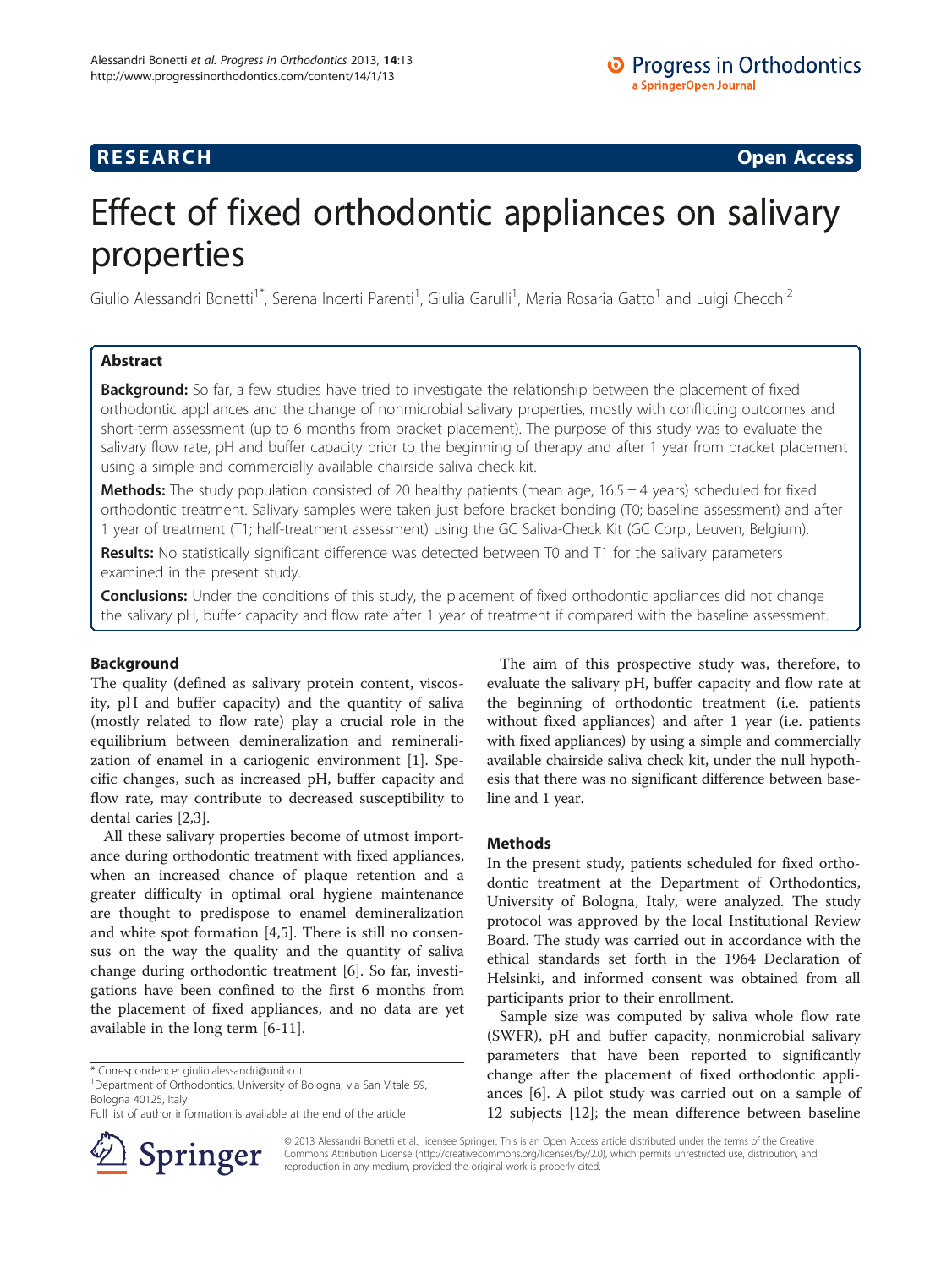and 1 year was 0.1 ml/min for SWFR, 1 unit for pH and 0.6 unit for buffer capacity. By hypothesizing a mean difference of 0.1 unit with a standard deviation (SD) of 0.14, with a power of 80% and  $\alpha = 0.05$ , a minimum number of 20 subjects was required for the study. Thus, 20 patients (11 males and 9 females; mean age,  $16.5 \pm 4$  years) were selected from the Department of Orthodontics. Inclusion criteria were (1) good general health and (2) permanent dentition stage. Exclusion criteria were (1) patients taking any medication altering the salivary flow rate, (2) pregnancy, (3) smoking habit, (4) poor oral hygiene, (5) active caries or periodontal disease and (6) previous orthodontic treatment.

All subjects were treated with a straight wire technique using MBT Victory Series 0.022-inch-slot brackets (3 M Unitek, Monrovia, California, USA) on both the maxillary and the mandibular arches. Before the beginning of treatment, all patients underwent meticulous professional oral hygiene at the Department of Periodontology, University of Bologna, Italy; no clinical signs of unhealthy gingival conditions (probing pocket depths exceeding 3 mm and bleeding on probing) were present at that time. Oral hygiene instructions were given after fixed appliance placement, followed by proper reinforcement on each orthodontic adjustment appointment. Every 3 months during active orthodontic treatment, all subjects underwent professional oral hygiene maintenance; more frequent hygienic check-ups were scheduled in the presence of clinical signs of unhealthy gingival conditions.

# Salivary analysis

Salivary samples were taken between 9 a.m. and 12 noon, at least 2 h after meals and oral hygiene procedures in order to minimize the effects of diurnal variability in salivary composition [\[13](#page-3-0)]. Levels of labial hydration of unstimulated saliva (unstimulated flow rate, UFR), the resting pH, the volume of stimulated saliva (SWFR) and its buffer capacity were determined using the GC Saliva-Check Kit (GC Corp., Leuven, Belgium) [[13\]](#page-3-0). For UFR, the lower lip was dried, and the time(s) taken for a salivary droplet to form was recorded. After the subjects were asked to pool and expectorate their saliva into a collection cup, a pH strip was immersed into the saliva sample for 10 s, and the colour change was used to estimate the resting pH according to the scale provided by the manufacturer. To stimulate saliva, the subjects were asked to chew a piece of paraffin wax, and saliva was collected for 5 min in a measuring cup with 1-ml gradation marks; the SWFR (ml/min) was calculated by dividing the amount of expectorated saliva by 5 min. One drop from the saliva sample was, finally, dispensed on a buffering strip using a pipette, left in place for 5 min, and the buffer capacity was recorded according to the scale provided by the manufacturer.

Salivary samples were taken from each patient immediately before the placement of fixed orthodontic appliances (T0; baseline assessment) and after 1 year (T1; half-treatment assessment). All procedures were performed by one operator (S.I.P.) with experience of over 50 salivary tests at the time of the study.

# Reliability

In order to test the intra-observer reliability, all the patients were re-examined by the same evaluator (S.I.P.) who recorded UFR, pH, SWFR and buffer capacity twice on the same day.

### Statistical analysis

The Shapiro-Wilk test was applied to verify the normality of distribution of the examined variables on the whole sample and, separately, for males and females. The data relative to UFR, SWFR and pH were not normally distributed; thus, median, interquartile range and SD of the median were used for descriptive purposes. Mann-Whitney and  $U$  tests were used to compare the data between the sexes; the Wilcoxon test for paired samples was used to investigate possible differences between T0 and T1. Since the data relative to the buffer capacity were consistent with a Gaussian distribution, arithmetic mean, range and SD of the mean were used for descriptive purposes. The  $t$  test for independent samples was applied for the comparison between the sexes, while the comparison between T0 and T1 was carried out with the  $t$  test for paired sample.

Intra-observer agreement was evaluated by Cronbach's alpha and intra-class correlation coefficient (ICC).

The level of significance was set at 0.05. Statistical analyses were performed using the statistical software SPSS for Windows (version 16.0, SPSS Inc., Chicago, IL, USA).

# Results

Since no statistically significant differences were found between males and females, data were combined for sex. No statistically significant difference existed between T0 and T1 for the nonmicrobial salivary properties examined in this study, except for a tendency to decrease between the two time points for buffer capacity ( $p = 0.05$ ; Table [1\)](#page-2-0).

Reliability analysis demonstrated an excellent intraobserver agreement for each salivary parameter (UFR: Cronbach's  $alpha = 0.997$ , ICC = 0.994; pH:Cronbach's  $alpha = 0.975$ ,  $ICC = 0.952$ ; SWFR:Cronbach's alpha = 0.979, ICC = 0.959; buffer capacity:Cronbach's alpha = 0.909, ICC =  $0.833$ ).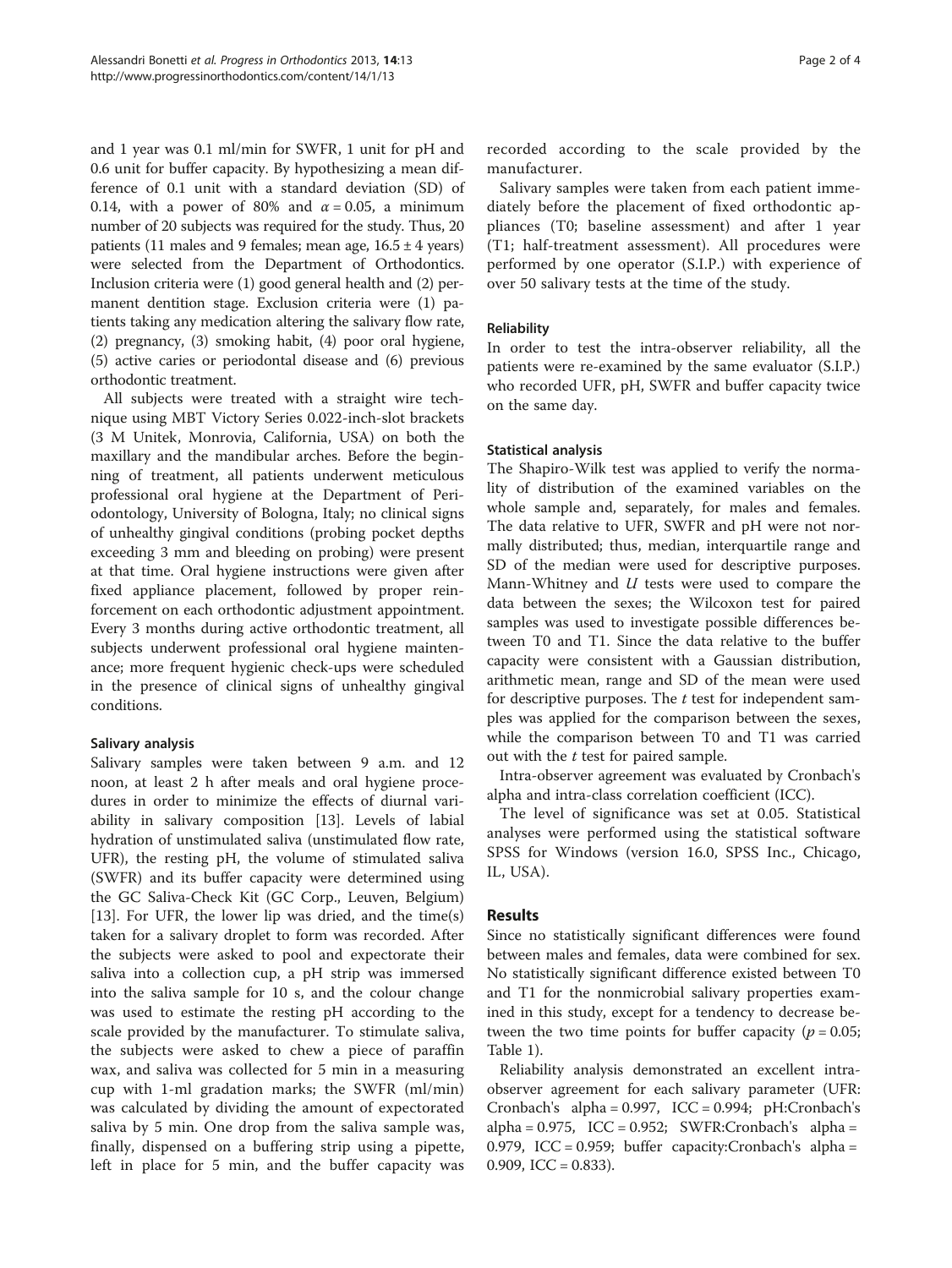| $n = 20$ | Time points         | UFR (s) |       | рH  |     | SWFR (ml/min) |      | <b>Buffer capacity</b> |                |
|----------|---------------------|---------|-------|-----|-----|---------------|------|------------------------|----------------|
|          |                     |         |       |     |     | T0            |      |                        |                |
|          | Median              | 37.0    | 37.5  | 6.8 | 6.9 | . 4           | ۰.4  | 7.4 $(2.04)^a$         | $7.15(2.23)^a$ |
|          | Interquartile range | 17.5    | 39.25 |     |     | 0.83          | 0.93 |                        | αP             |

<span id="page-2-0"></span>Table 1 Data for salivary unstimulated flow rate (UFR), resting pH, saliva whole flow rate (SWFR) and buffer capacity before (T0; baseline assessment) and 1 year after placement of fixed orthodontic appliances (T1; half-treatment assessment)

<sup>a</sup>Mean (standard deviation); <sup>b</sup>range.

# **Discussion**

Many studies have been conducted to determine the changes of microbial environment in patients undergoing fixed orthodontic treatment [\[14](#page-3-0)-[20\]](#page-3-0). On the other hand, a few previous reports have tried to investigate the relationship between fixed orthodontic appliances and the changes of nonmicrobial salivary properties, mostly with conflicting outcomes and short-term assessment (up to 6 months from bracket placement) [[6-10](#page-3-0)].

Chang et al. [[7](#page-3-0)] concluded that stimulated salivary flow rate, pH and buffer capacity significantly increase after 3 months of active orthodontic treatment. Similar results were described by Lara-Carrillo et al. [[9](#page-3-0)] at 1 month from bracket placement. Peros et al. [[6\]](#page-3-0) found that salivary pH and stimulated flow rate significantly increase after, respectively, 12 and 18 weeks of fixed orthodontic treatment while buffer capacity remains almost unchanged after 18 weeks if compared to the baseline assessment. It arises from these data that an increase in the nonmicrobial salivary properties mentioned above can generally be detected in the early period from bracket placement [[6,7,9\]](#page-3-0). Such a modification can be considered as a physiological response to the mechanical stimulation resulting from the presence of the fixed orthodontic appliances, as a result of a disturbed intraoral homeostasis [[9\]](#page-3-0). According to some authors [[3,8,21-23](#page-3-0)], the increase in flow rate, pH and buffer capacity can have a sort of protective effect against the development of caries.

Since it has been suggested that a different period of evaluation should have been undertaken in order to determine the salivary conditions in the longer term [\[24](#page-3-0)], we decided to analyze the secretion time of unstimulated saliva, the resting pH, the volume of stimulated saliva and its buffer capacity after 1 year from bracket placement, a duration that was chosen as a sort of half orthodontic treatment assessment. It was our hypothesis that those nonmicrobial salivary parameters might have adjusted to the placement of fixed orthodontic appliances, thus returning towards the values observed prior to treatment with a sort of 'adaptative behaviour' occurring in the long term. Salivary analyses were carried out by one experienced and reliable operator using a simple and commercially available chairside saliva check kit (GC Corp., Leuven, Belgium), already employed for clinical investigations [\[9,13,23](#page-3-0)].

No significant difference was noted in stimulated flow rate, pH at rest and buffer capacity during the 1-year observation period. It was only for buffer capacity that a tendency towards reduction could be detected between the two observations but with no significance from a statistical perspective. These results are in contrast with previous findings reporting a general increase in the earlier period of treatment [\[6,7,9](#page-3-0)] but are somewhat similar to those by Sanpei et al. [[25\]](#page-3-0), reporting no significant differences in the scores of those nonmicrobial salivary parameters. However, direct comparison with the current study is inappropriate due to the differences in the number of brackets. Our findings are in agreement with those by Peros et al. [[6](#page-3-0)], reporting the buffer capacity to remain almost unchanged after 18 weeks of treatment if compared to the baseline assessment, with a tendency towards reduction.

The unstimulated salivary flow rate remained statistically unchanged during the duration of the study in agreement with the study by Li et al. [[10](#page-3-0)], who reported that salivary parameter being statistically unchanged after 6 months of fixed orthodontic treatment.

Since it is well known that the placement of a foreign body into the oral cavity initially causes a stimulation which increases the salivary flow [[26,27\]](#page-3-0), it can be speculated that some kind of stimulus adaptation occurs in the long term. Thus, the initial increase in salivary pH, buffer capacity and flow rate of the first months of orthodontic treatment will probably decrease towards the baseline value up to 1 year from bracket placement. The clinical significance would be that, in the long term, there is no physiological change in salivary flow rate, pH and buffer capacity that could influence the risk of caries development during fixed orthodontic treatment. This should encourage the patient to initiate changes in oral hygiene and dietary habits and the dentist to plan appropriate prevention program after the placement of fixed orthodontic appliances in order to reduce the risk of caries development.

#### Conclusions

Under the conditions of this study, the null hypothesis could not be rejected because no significant difference